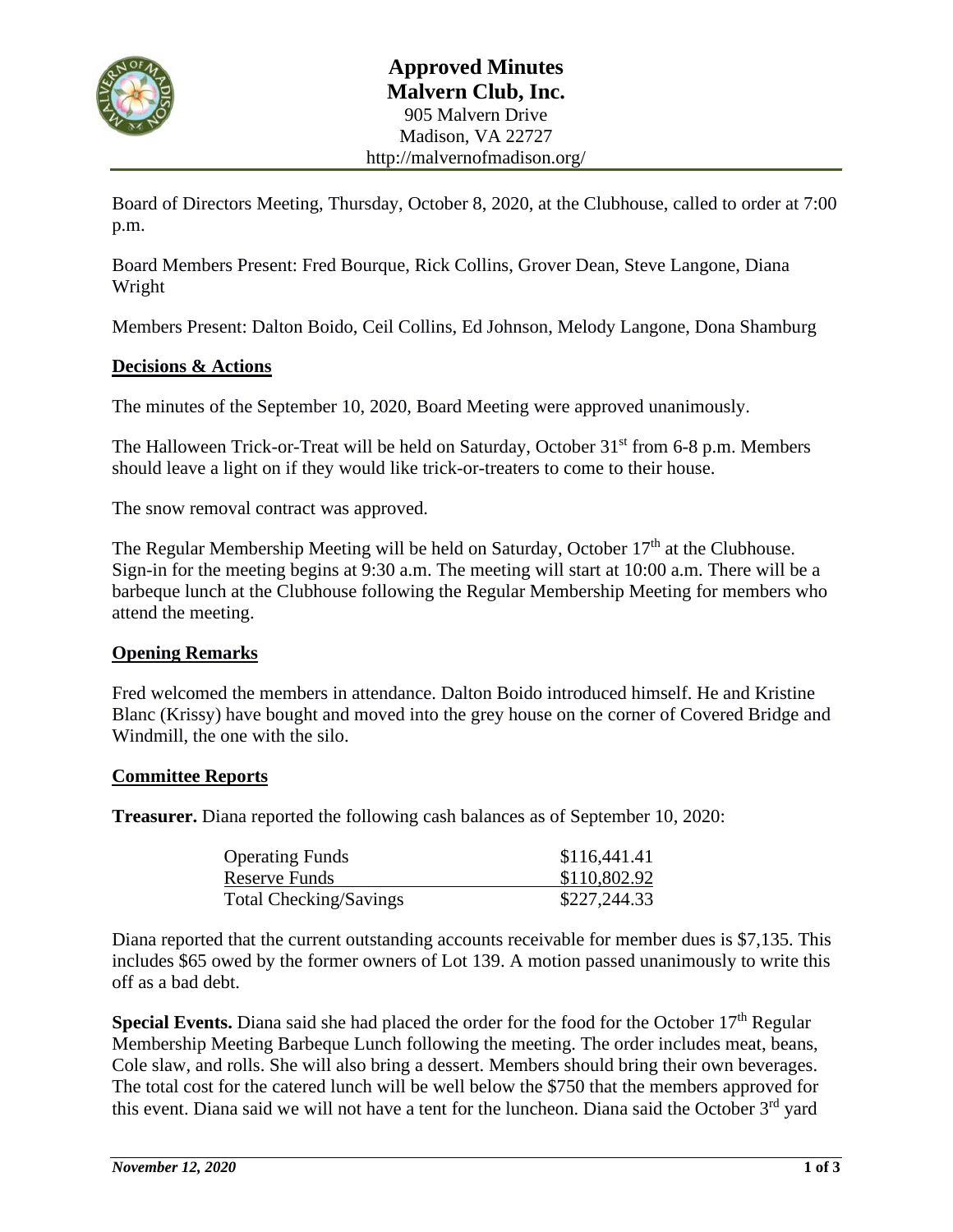# **Approved Minutes Malvern Club, Inc.**

sale included 24 families. Trick-or-Treat is on for Halloween Evening, October 31<sup>st</sup>, from 6 to 8 pm. Members should leave a light on if they want trick-or-treaters to come to their house.

**Lake.** Rick said the new dam siphon was installed without having to lower the lake level. They also installed the required staff gauge, which shows the lake level. The 8-inch pipe will now be able to lower the lake at a safe rate any time that we choose. This should enable us to get an Operation and Maintenance Certificate from the DCR after our engineer completes the necessary paperwork. This project will still have a few bills due on the engineering side, namely, the final report to the state and some survey work to check the accuracy of the installation. We will also need to get a pump (gas preferred) and some hose, to start the siphon. The cost of these additional items should be around \$200. We will also have to monitor the grass replenishment on the dam. The spillway is functioning normally but does need some fallen trees cleared.

**Grounds.** Rick said he had spoken with the owners of Lot 44 about a suggestion made to the Board to place a new sign at the dock and a boundary marker on the parking area at the dock. After speaking with them he has decided not to pursue the project. Rick said the Postmaster is trying to source used parcel boxes for us for free. Rick said he installed the drop box at the entrance to collect ballots for the Short-term Rentals Amendment and proxies for the October  $17<sup>th</sup>$  Regular Membership Meeting. The box is attached to the side of the newspaper box closest to the mailbox shed. There is a plastic real estate flyer box filled with blank ballots next to the drop box. Members may take a blank ballot, fill it out, and place it in the drop box. Members should have received their Fall Communicator, which has the proxy form for the October  $17<sup>th</sup>$ meeting. Rick said he removed the two dead Dogwoods on Malvern Drive. He thanked Debra Dean and her crew for the entrance plantings, which have been looking fantastic. Debra is going to refresh the plantings to reflect the season.

**Clubhouse.** Steve said there are some slate pavers on the front patio that need to be repointed. He will get a party together to do that.

**Roads.** Grover stated that Mr. Chu, the contractor who owes us \$1,300 for crack-sealing last year, failed to appear at his Show Cause hearing on September 16<sup>th</sup>. A warrant was issued for arraignment on this charge on October  $21<sup>st</sup>$ . The following potholes were repaired to prevent further deterioration and/or pavement breakup: Pine Court (3), Sylvan Lane (2), Ashlawn Drive (4), Sleighbell (1), and Bee Gum (2). We used three bags of patching material, which is 150 lbs. The followings roads were sprayed with Roundup to alleviate grass growing in the pavement cracks: Bee Gum, Sleighbell, and Half Penny. Our snow removal contractor submitted their price list for this winter. The only change from last year's pricing is the hourly rate for trucks, which went from \$78 to \$81. The Roads Committee recommended acceptance of the Meadow Spring Landscaping proposal, and the contract was approved unanimously.

A visual examination of Turkey Trot Lane revealed a 20' x 12' section of pavement showing evidence of "pumping," that is, sinking and cracking from vehicular traffic. This area had been repaired last year by milling off the existing pavement and mixing it into the base, then applying new asphalt pavement. The remainder of the repaired area, a 12' x 103' section, remains intact with no indications of failure. The core sample performed a few years ago (No. C 56) revealed 2 to 3 inches of base material for the roadway. The Road Committee recommended that, at some point in the future, the asphalt pavement and existing fill material be removed from the failing